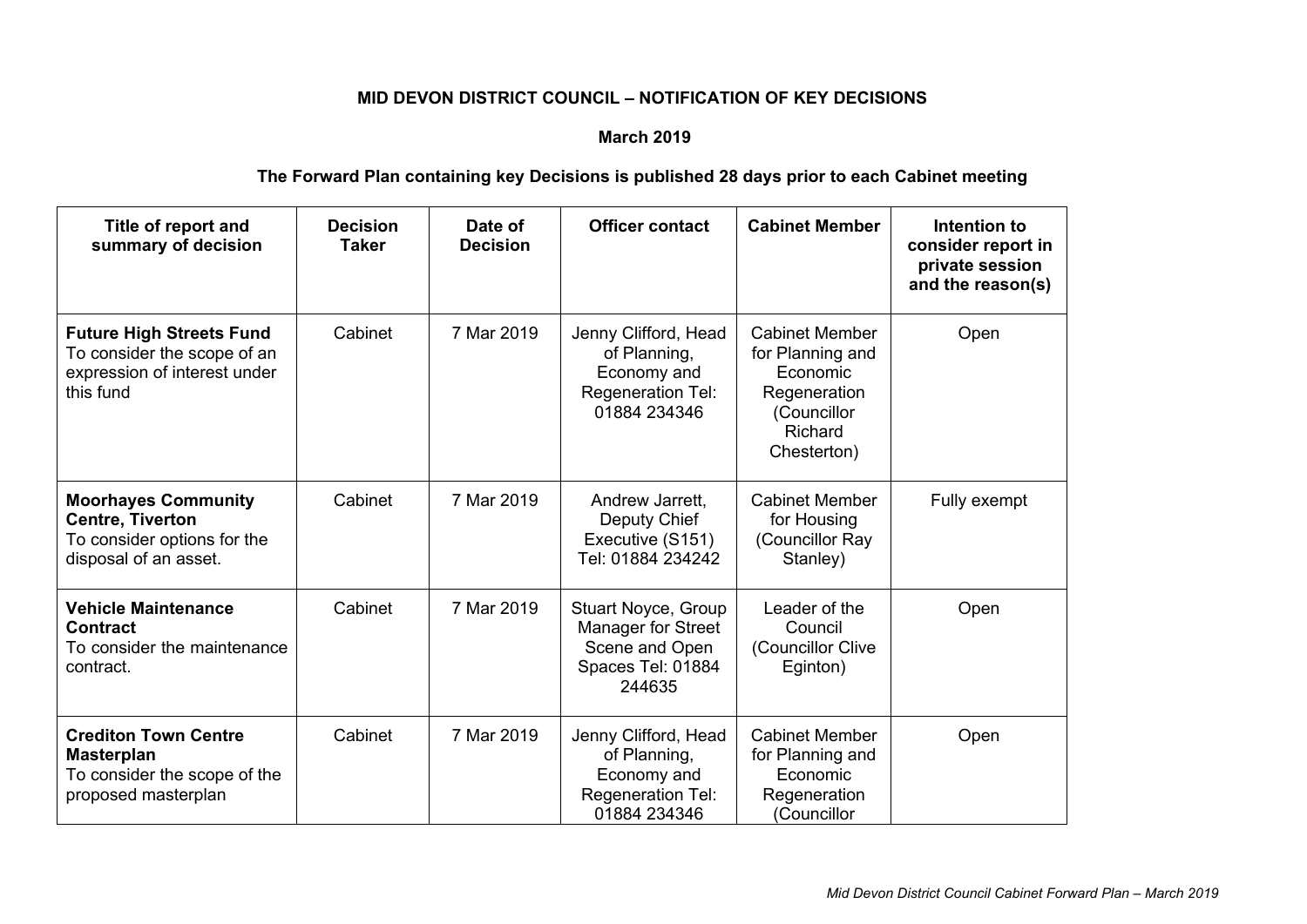| Title of report and<br>summary of decision                                                                                                                 | <b>Decision</b><br><b>Taker</b> | Date of<br><b>Decision</b>               | <b>Officer contact</b>                                                                   | <b>Cabinet Member</b>                                                                                          | Intention to<br>consider report in<br>private session<br>and the reason(s) |
|------------------------------------------------------------------------------------------------------------------------------------------------------------|---------------------------------|------------------------------------------|------------------------------------------------------------------------------------------|----------------------------------------------------------------------------------------------------------------|----------------------------------------------------------------------------|
|                                                                                                                                                            |                                 |                                          |                                                                                          | Richard<br>Chesterton)                                                                                         |                                                                            |
| <b>S106 Governance</b><br>To agree governance<br>arrangements for S106<br>agreements                                                                       | Cabinet                         | 7 Mar 2019                               | Jenny Clifford, Head<br>of Planning,<br>Economy and<br>Regeneration Tel:<br>01884 234346 | <b>Cabinet Member</b><br>for Planning and<br>Economic<br>Regeneration<br>(Councillor<br>Richard<br>Chesterton) | Open                                                                       |
| <b>Costs in the Planning</b><br>Service.<br>To consider a report on the<br>outcomes of the recent<br>assessment of costs in the<br><b>Planning Service</b> | Cabinet                         | 7 Mar 2019                               | David Green, Group<br>Manager for<br>Development                                         | <b>Cabinet Member</b><br>for Planning and<br>Economic<br>Regeneration<br>(Councillor<br>Richard<br>Chesterton) | Open                                                                       |
| <b>Statement of Community</b><br><b>Involvement Review 2018</b><br>To consider the review of the<br><b>Statement of Community</b><br>Involvement           | Cabinet<br>Cabinet<br>Council   | 7 Mar 2019<br>30 May 2019<br>24 Jul 2019 | Jenny Clifford, Head<br>of Planning,<br>Economy and<br>Regeneration Tel:<br>01884 234346 | <b>Cabinet Member</b><br>for Planning and<br>Economic<br>Regeneration<br>(Councillor<br>Richard<br>Chesterton) | Open                                                                       |
| Discretionary fee setting in<br><b>Development Management</b><br>To consider and agree fees                                                                | Cabinet                         | 7 Mar 2019                               | David Green, Group<br>Manager for<br>Development                                         | <b>Cabinet Member</b><br>for Planning and<br>Economic                                                          | Open                                                                       |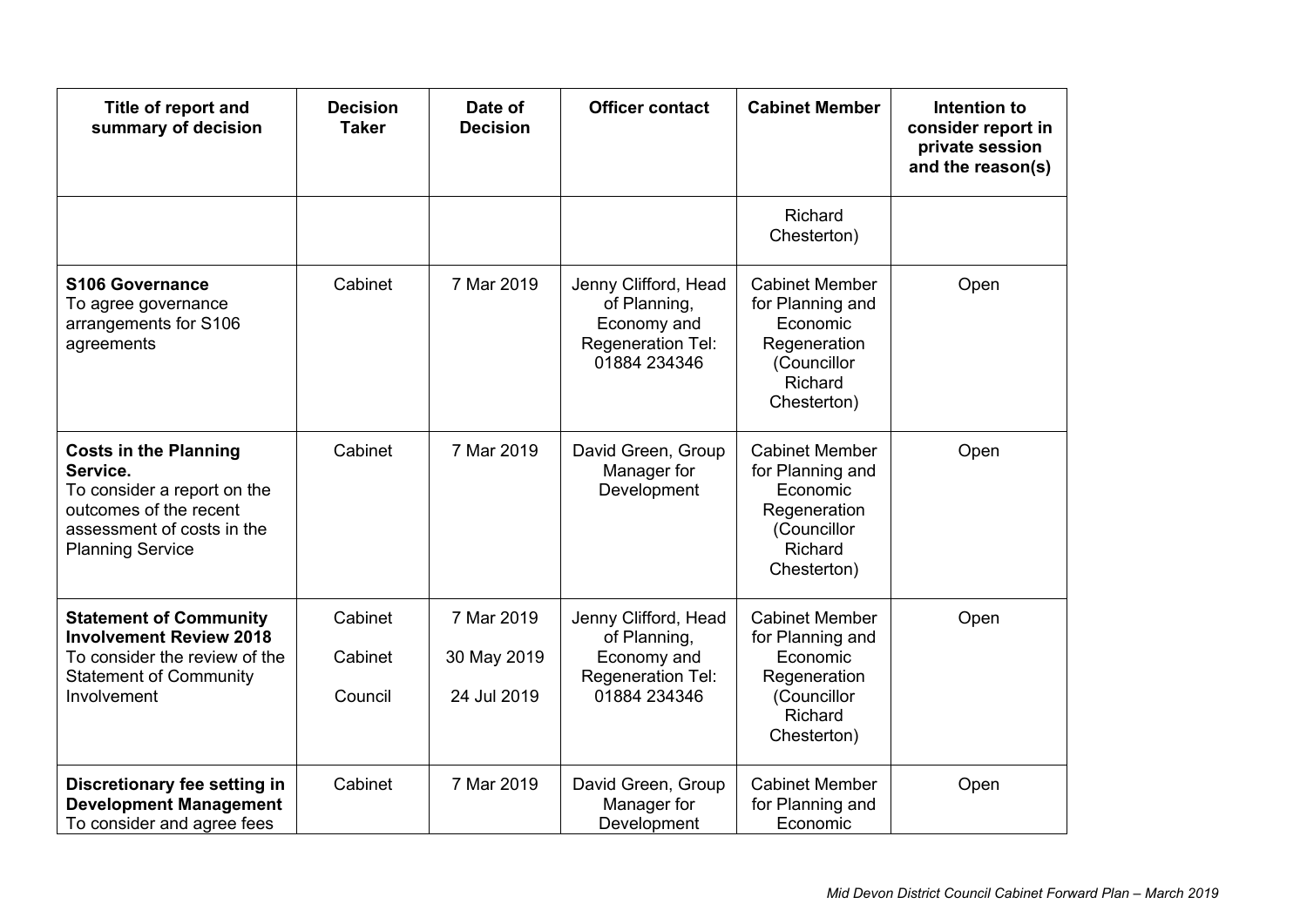| Title of report and<br>summary of decision                                                                                                                       | <b>Decision</b><br><b>Taker</b>                        | Date of<br><b>Decision</b> | <b>Officer contact</b>                                                     | <b>Cabinet Member</b>                                                    | Intention to<br>consider report in<br>private session<br>and the reason(s) |
|------------------------------------------------------------------------------------------------------------------------------------------------------------------|--------------------------------------------------------|----------------------------|----------------------------------------------------------------------------|--------------------------------------------------------------------------|----------------------------------------------------------------------------|
| for discretionary services and<br>activities.                                                                                                                    |                                                        |                            |                                                                            | Regeneration<br>(Councillor<br>Richard<br>Chesterton)                    |                                                                            |
| <b>Supporting the formation</b><br>of a South West Mutual<br><b>Bank</b><br>To consider some grant<br>support for the set up of a<br>South West Mutual Bank      | Cabinet                                                | 7 Mar 2019                 | Andrew Jarrett,<br>Deputy Chief<br>Executive (S151)<br>Tel: 01884 234242   | <b>Cabinet Member</b><br>for Finance<br>(Councillor Peter<br>Hare-Scott) | Open                                                                       |
| <b>3 Rivers Development</b><br><b>Limited - Business Plan</b><br>To consider the business<br>plan                                                                | Cabinet                                                | 7 Mar 2019                 | Andrew Jarrett,<br>Deputy Chief<br>Executive (S151)<br>Tel: 01884 234242   | <b>Cabinet Member</b><br>for Housing<br>(Councillor Ray<br>Stanley)      | Fully exempt                                                               |
| <b>Housing Assistance</b><br>Policy, Devon Wide (to<br>include an update on the<br><b>Energy Company</b><br>Obligation)<br>To consider a revised policy.         | <b>Homes Policy</b><br>Development<br>Group<br>Cabinet | 12 Mar 2019<br>4 Apr 2019  | Andrew Pritchard,<br>Director of<br><b>Operations Tel:</b><br>01884 234950 | <b>Cabinet Member</b><br>for Housing<br>(Councillor Ray<br>Stanley)      | Open                                                                       |
| <b>Deposit and Rental</b><br><b>Scheme (DARS)</b><br>To consider a report from the<br>Director of Operation<br>reviewing the Deposit and<br>Rental Scheme (DARS) | <b>Homes Policy</b><br>Development<br>Group<br>Cabinet | 12 Mar 2019<br>4 Apr 2019  | Andrew Pritchard,<br>Director of<br><b>Operations Tel:</b><br>01884 234950 | <b>Cabinet Member</b><br>for Housing<br>(Councillor Ray<br>Stanley)      | Open                                                                       |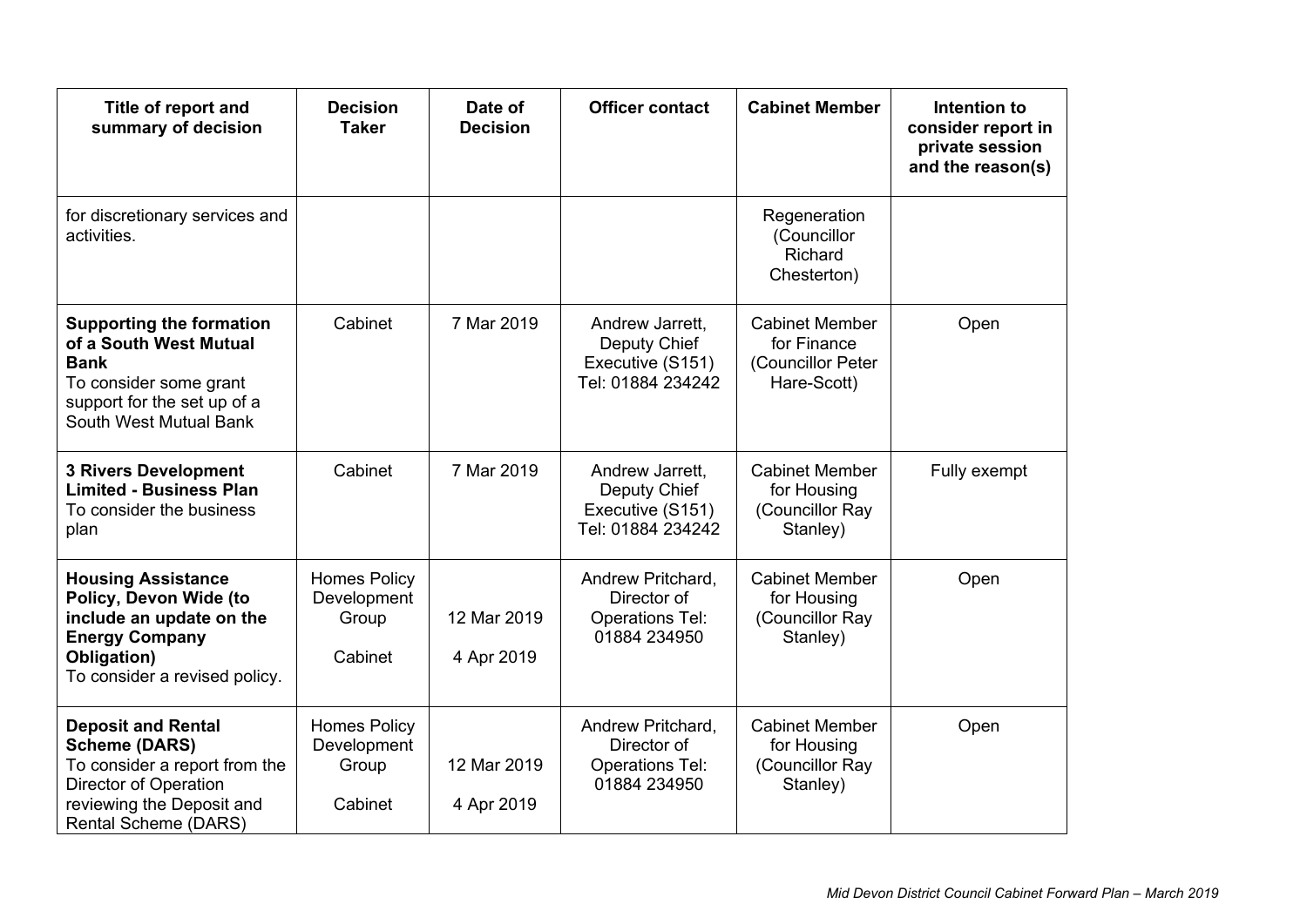| Title of report and<br>summary of decision                                                                                                                                                                       | <b>Decision</b><br><b>Taker</b>                        | Date of<br><b>Decision</b> | <b>Officer contact</b>                                                                                       | <b>Cabinet Member</b>                                                                                          | Intention to<br>consider report in<br>private session<br>and the reason(s) |
|------------------------------------------------------------------------------------------------------------------------------------------------------------------------------------------------------------------|--------------------------------------------------------|----------------------------|--------------------------------------------------------------------------------------------------------------|----------------------------------------------------------------------------------------------------------------|----------------------------------------------------------------------------|
| <b>Private Sector Housing</b><br>Fees and Charges 2019/20<br>To receive a report updating<br>the annual fees and charges<br>relation to the Private<br>in<br>Sector Housing Fees and<br>Charges for 2019 / 2020. | <b>Homes Policy</b><br>Development<br>Group<br>Cabinet | 12 Mar 2019<br>4 Apr 2019  | Simon Newcombe,<br>Group Manager for<br>Public Health and<br><b>Regulatory Services</b><br>Tel: 01884 244615 | <b>Cabinet Member</b><br>for Housing<br>(Councillor Ray<br>Stanley)                                            | Open                                                                       |
| <b>Market Schedule of Tolls</b><br>To receive a report<br>recommending a schedule of<br>market tolls for 2019/20.                                                                                                | Economy<br>Policy<br>Development<br>Group<br>Cabinet   | 14 Mar 2019<br>4 Apr 2019  | Adrian Welsh,<br>Group Manager for<br>Growth, Economy<br>and Delivery Tel:<br>01884 234398                   | <b>Cabinet Member</b><br>for Planning and<br>Economic<br>Regeneration<br>(Councillor<br>Richard<br>Chesterton) | Open                                                                       |
| <b>The Grand Western Canal</b><br>and The Exe Rail Projects<br>To<br>consider<br>funding<br>arrangements.                                                                                                        | Economy<br>Policy<br>Development<br>Group<br>Cabinet   | 14 Mar 2019<br>4 Apr 2019  | Adrian Welsh,<br>Group Manager for<br>Growth, Economy<br>and Delivery Tel:<br>01884 234398                   | <b>Cabinet Member</b><br>for Planning and<br>Economic<br>Regeneration<br>(Councillor<br>Richard<br>Chesterton) | Open                                                                       |
| <b>Commercialisation in</b><br><b>Growth and Economy</b><br><b>Delivery Service</b><br>To consider a report from the<br><b>Chief Executive and Director</b><br>of Growth setting out a more                      | Economy<br>Policy<br>Development<br>Group<br>Cabinet   | 14 Mar 2019<br>4 Apr 2019  | Stephen Walford,<br><b>Chief Executive Tel:</b><br>01884 234201                                              | <b>Cabinet Member</b><br>for Planning and<br>Economic<br>Regeneration<br>(Councillor<br>Richard                | Open                                                                       |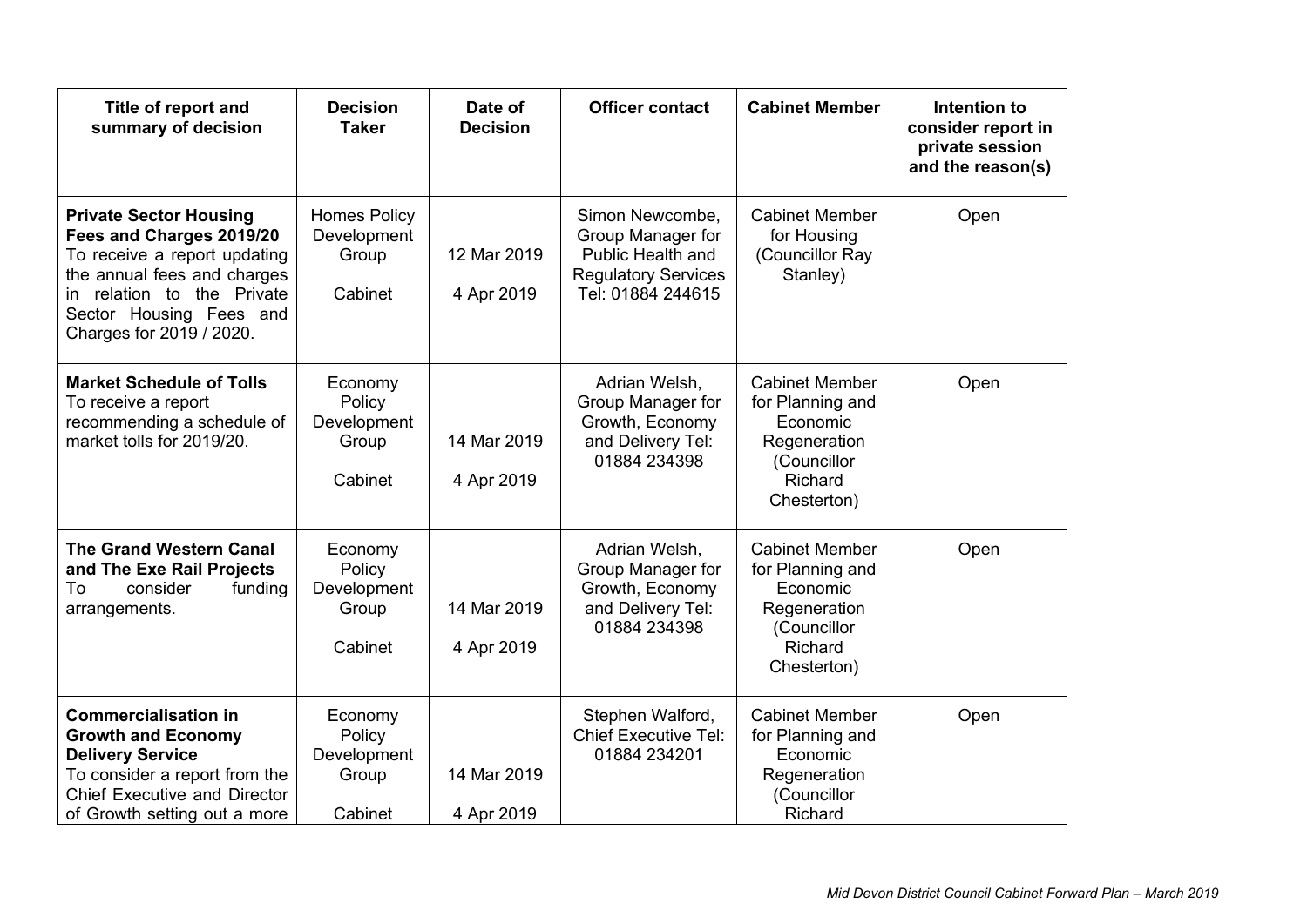| Title of report and<br>summary of decision                                                                                                                                                                                                                                                                                   | <b>Decision</b><br><b>Taker</b>                                 | Date of<br><b>Decision</b>               | <b>Officer contact</b>                                                                                       | <b>Cabinet Member</b>                                                                                           | Intention to<br>consider report in<br>private session<br>and the reason(s) |
|------------------------------------------------------------------------------------------------------------------------------------------------------------------------------------------------------------------------------------------------------------------------------------------------------------------------------|-----------------------------------------------------------------|------------------------------------------|--------------------------------------------------------------------------------------------------------------|-----------------------------------------------------------------------------------------------------------------|----------------------------------------------------------------------------|
| commercial approach.                                                                                                                                                                                                                                                                                                         |                                                                 |                                          |                                                                                                              | Chesterton)                                                                                                     |                                                                            |
| <b>Market Rights Policy</b><br>report<br>proposing<br>the<br>A<br>adoption of a new Market<br>Policy.                                                                                                                                                                                                                        | Economy<br>Policy<br>Development<br>Group<br>Cabinet<br>Council | 14 Mar 2019<br>4 Apr 2019<br>24 Apr 2019 | Adrian Welsh,<br>Group Manager for<br>Growth, Economy<br>and Delivery Tel:<br>01884 234398                   | <b>Cabinet Member</b><br>for Planning and<br>Economic<br>Regeneration<br>(Councillor<br>Richard<br>Chesterton)  | Open                                                                       |
| <b>Operations Directorate</b><br><b>Enforcement Policy</b><br>To receive the 2 yearly<br>review of the Operations<br>Directorate Enforcement<br>Policy formally known as the<br><b>Public Health Enforcement</b><br>Policy from the Group<br>Manager for Public Health<br>and Regulatory Services.<br>Joint Meeting of PDG's | Joint Policy<br>Development<br>Group<br>Cabinet                 | 15 Mar 2019<br>4 Apr 2019                | Simon Newcombe,<br>Group Manager for<br>Public Health and<br><b>Regulatory Services</b><br>Tel: 01884 244615 | Cabinet for the<br>Working<br>Environment and<br><b>Support Services</b><br>(Councillor<br>Margaret<br>Squires) | Open                                                                       |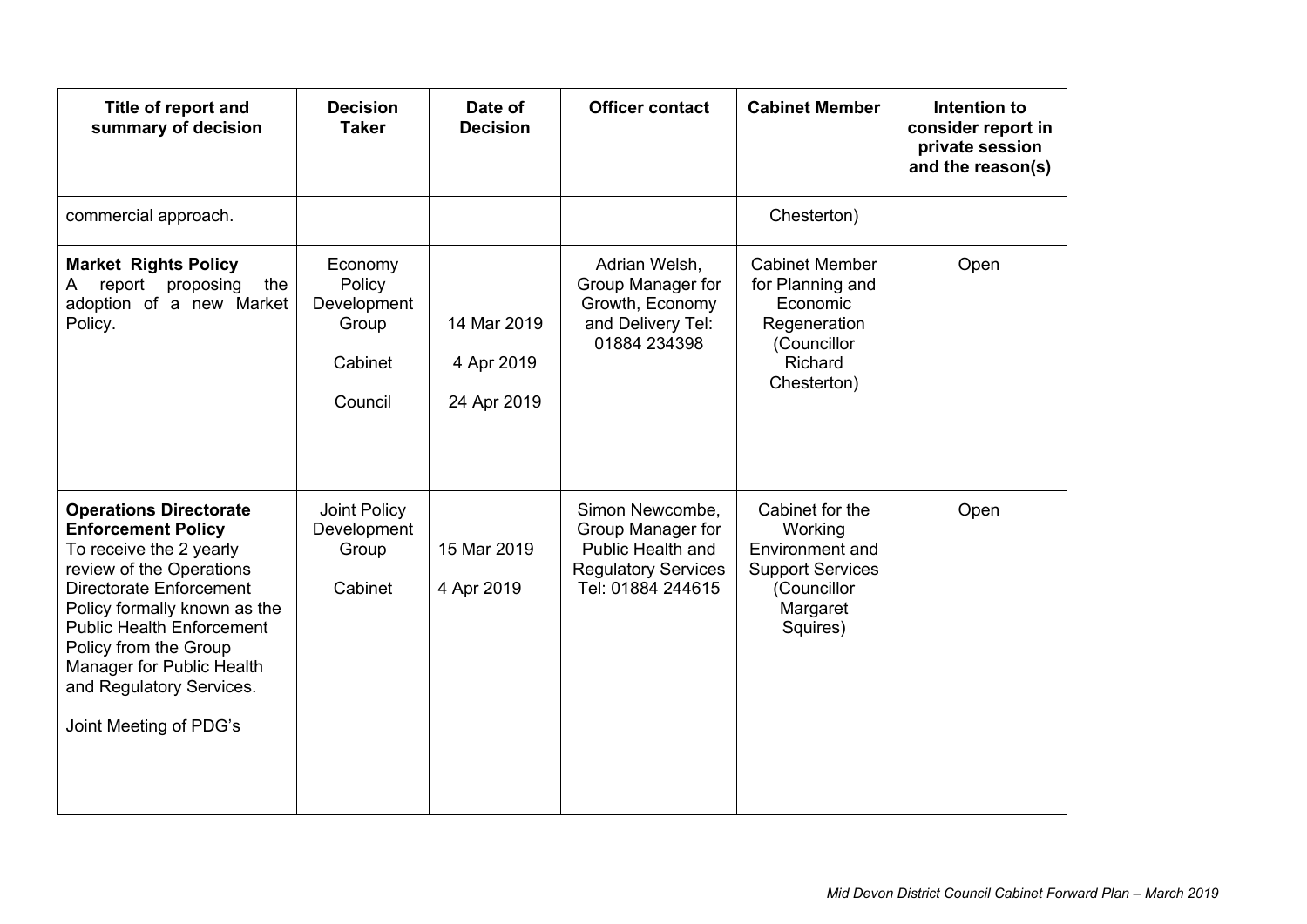| Title of report and<br>summary of decision                                                                                                                                                                                   | <b>Decision</b><br><b>Taker</b>                        | Date of<br><b>Decision</b> | <b>Officer contact</b>                                                                                          | <b>Cabinet Member</b>                                                                                           | Intention to<br>consider report in<br>private session<br>and the reason(s) |
|------------------------------------------------------------------------------------------------------------------------------------------------------------------------------------------------------------------------------|--------------------------------------------------------|----------------------------|-----------------------------------------------------------------------------------------------------------------|-----------------------------------------------------------------------------------------------------------------|----------------------------------------------------------------------------|
| <b>Regulation of Investigatory</b><br><b>Powers</b><br>To receive the 3 yearly<br>review of Regulation of<br><b>Investigatory Powers from</b><br>the Director of Corporate<br><b>Affairs and Business</b><br>Transformation. | Community<br>Policy<br>Development<br>Group<br>Cabinet | 19 Mar 2019<br>4 Apr 2019  | Jill May, Director of<br><b>Corporate Affairs</b><br>and Business<br><b>Transformation Tel:</b><br>01884 234381 | Cabinet for the<br>Working<br>Environment and<br><b>Support Services</b><br>(Councillor<br>Margaret<br>Squires) | Open                                                                       |
| <b>Corporate Health &amp; Safety</b><br><b>Policy</b><br>To receive the annual review<br>of the Corporate Health &<br>Safety Policy from the<br>Director of Corporate Affairs<br>and Business<br>Transformation.             | Community<br>Policy<br>Development<br>Group<br>Cabinet | 19 Mar 2019<br>4 Apr 2019  | Jill May, Director of<br><b>Corporate Affairs</b><br>and Business<br><b>Transformation Tel:</b><br>01884 234381 | Cabinet for the<br>Working<br>Environment and<br><b>Support Services</b><br>(Councillor<br>Margaret<br>Squires) | Open                                                                       |
| <b>Cullompton Town Centre</b><br><b>Masterplan</b><br>To consider the contract<br>award                                                                                                                                      | Cabinet                                                | 4 Apr 2019                 | Jenny Clifford, Head<br>of Planning,<br>Economy and<br>Regeneration Tel:<br>01884 234346                        | <b>Cabinet Member</b><br>for Planning and<br>Economic<br>Regeneration<br>(Councillor<br>Richard<br>Chesterton)  | Open                                                                       |
| <b>Tiverton Eastern Urban</b><br><b>Extension Area B</b><br><b>Masterplanning</b><br>To consider the outcome of                                                                                                              | Cabinet                                                | 4 Apr 2019                 | Jenny Clifford, Head<br>of Planning,<br>Economy and<br>Regeneration Tel:                                        | <b>Cabinet Member</b><br>for Planning and<br>Economic<br>Regeneration                                           | Part exempt                                                                |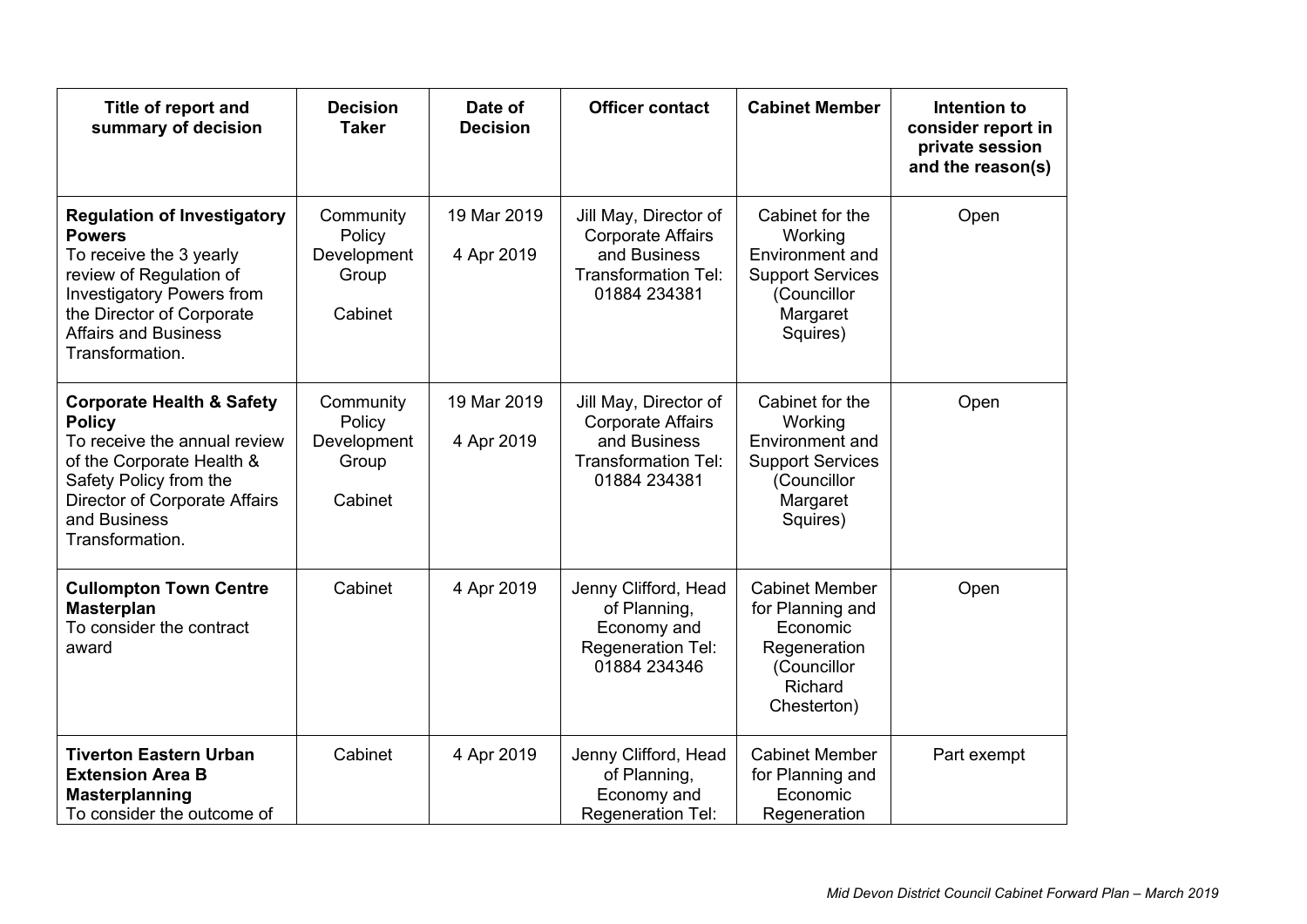| Title of report and<br>summary of decision                                                                                                                                            | <b>Decision</b><br><b>Taker</b> | Date of<br><b>Decision</b>                                | <b>Officer contact</b>                                                                                           | <b>Cabinet Member</b>                                                                                          | Intention to<br>consider report in<br>private session<br>and the reason(s) |
|---------------------------------------------------------------------------------------------------------------------------------------------------------------------------------------|---------------------------------|-----------------------------------------------------------|------------------------------------------------------------------------------------------------------------------|----------------------------------------------------------------------------------------------------------------|----------------------------------------------------------------------------|
| the tender process                                                                                                                                                                    |                                 |                                                           | 01884 234346                                                                                                     | (Councillor<br>Richard<br>Chesterton)                                                                          |                                                                            |
| <b>Beech Road, Tiverton -</b><br><b>Design and Build Tender</b><br>To consider the award of the<br>tender                                                                             | Cabinet                         | 4 Apr 2019                                                | Andrew Jarrett,<br>Deputy Chief<br>Executive (S151)<br>Tel: 01884 234242                                         | <b>Cabinet Member</b><br>for Housing<br>(Councillor Ray<br>Stanley)                                            | Part exempt                                                                |
| <b>Tiverton Regeneration</b><br><b>Scheme - works to Fore</b><br><b>Street and the market</b><br>access - Award of Contract<br>To approve the outcome of<br>the procurement exercise. | Cabinet                         | 4 Apr 2019                                                | Andrew Busby,<br>Group Manager for<br><b>Corporate Property</b><br>and Commercial<br>Assets Tel: 01884<br>234948 | <b>Cabinet Member</b><br>for Housing<br>(Councillor Ray<br>Stanley)                                            | Part exempt                                                                |
| <b>Design Supplementary</b><br><b>Planning Document</b><br>To consider a report seeking<br>approval to consult on the<br>draft Supplementary<br><b>Planning Document.</b>             | Cabinet                         | 4 Apr 2019                                                | Jenny Clifford, Head<br>of Planning,<br>Economy and<br><b>Regeneration Tel:</b><br>01884 234346                  | <b>Cabinet Member</b><br>for Planning and<br>Economic<br>Regeneration<br>(Councillor<br>Richard<br>Chesterton) | Open                                                                       |
| <b>Greater Exeter Strategic</b><br><b>Plan for Consultation</b><br>To consider a report of the<br>Head of Planning, Economy<br>and Regeneration regarding<br>a draft strategic plan.  | Cabinet<br>Council              | Not before<br>30th May 2019<br>Not before 6th<br>Jun 2019 | Jenny Clifford, Head<br>of Planning,<br>Economy and<br>Regeneration Tel:<br>01884 234346                         | <b>Cabinet Member</b><br>for Planning and<br>Economic<br>Regeneration<br>(Councillor<br>Richard                | Open                                                                       |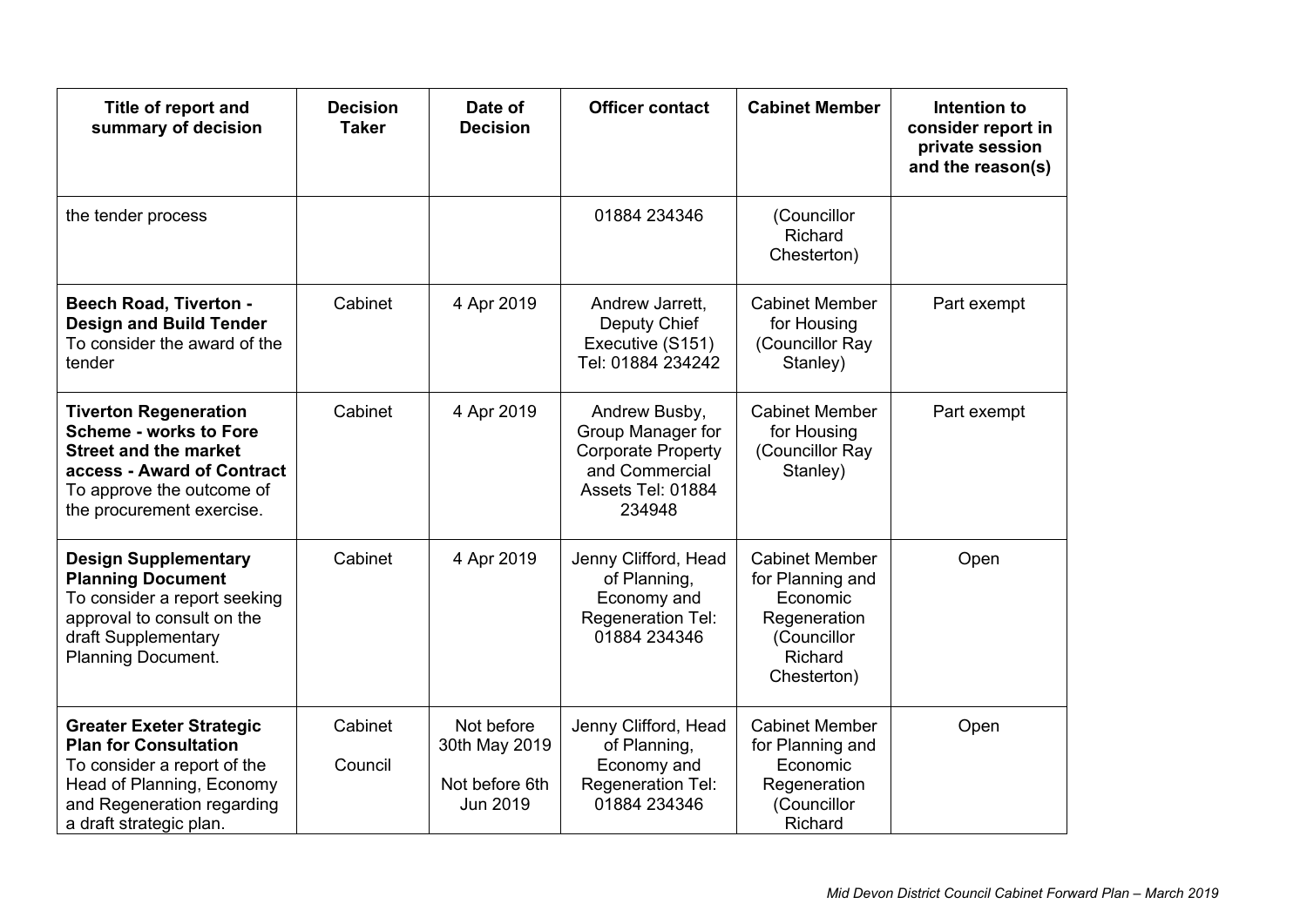| Title of report and<br>summary of decision                                                                                                                                  | <b>Decision</b><br><b>Taker</b>                          | Date of<br><b>Decision</b> | <b>Officer contact</b>                                                     | <b>Cabinet Member</b>                                               | Intention to<br>consider report in<br>private session<br>and the reason(s) |
|-----------------------------------------------------------------------------------------------------------------------------------------------------------------------------|----------------------------------------------------------|----------------------------|----------------------------------------------------------------------------|---------------------------------------------------------------------|----------------------------------------------------------------------------|
|                                                                                                                                                                             |                                                          |                            |                                                                            | Chesterton)                                                         |                                                                            |
| <b>Play Area Safety</b><br><b>Inspection Policy</b><br>To receive a 3 year review<br>from the Director of<br>Operations of the Play Area<br><b>Safety Inspection Policy</b> | Environment<br>Policy<br>Development<br>Group<br>Cabinet | 11 Jun 2019<br>25 Jul 2019 | Andrew Pritchard,<br>Director of<br><b>Operations Tel:</b><br>01884 234950 | Leader of the<br>Council<br>(Councillor Clive<br>Eginton)           | Open                                                                       |
| <b>Homelessness Strategy</b><br>To receive a report from the<br>Group Manager for Housing<br>presenting the revised<br>Homelessness Strategy.                               | <b>Homes Policy</b><br>Development<br>Group<br>Cabinet   | 18 Jun 2019<br>27 Jun 2019 | Claire Fry, Group<br>Manager for<br>Housing Tel: 01884<br>234920           | <b>Cabinet Member</b><br>for Housing<br>(Councillor Ray<br>Stanley) | Open                                                                       |
| <b>Pets and Animals Policy</b><br>To consider a revised policy.                                                                                                             | <b>Homes Policy</b><br>Development<br>Group<br>Cabinet   | 18 Jun 2019<br>27 Jun 2019 | Andrew Pritchard,<br>Director of<br><b>Operations Tel:</b><br>01884 234950 | <b>Cabinet Member</b><br>for Housing<br>(Councillor Ray<br>Stanley) | Open                                                                       |
| <b>National Assistance Burial</b><br><b>Procedure</b><br>3 yearly review                                                                                                    | Environment<br>Policy<br>Development<br>Group<br>Cabinet | 11 Jun 2019<br>27 Jun 2019 | Andrew Jarrett,<br>Deputy Chief<br>Executive (S151)<br>Tel: 01884 234242   | Leader of the<br>Council<br>(Councillor Clive<br>Eginton)           | Open                                                                       |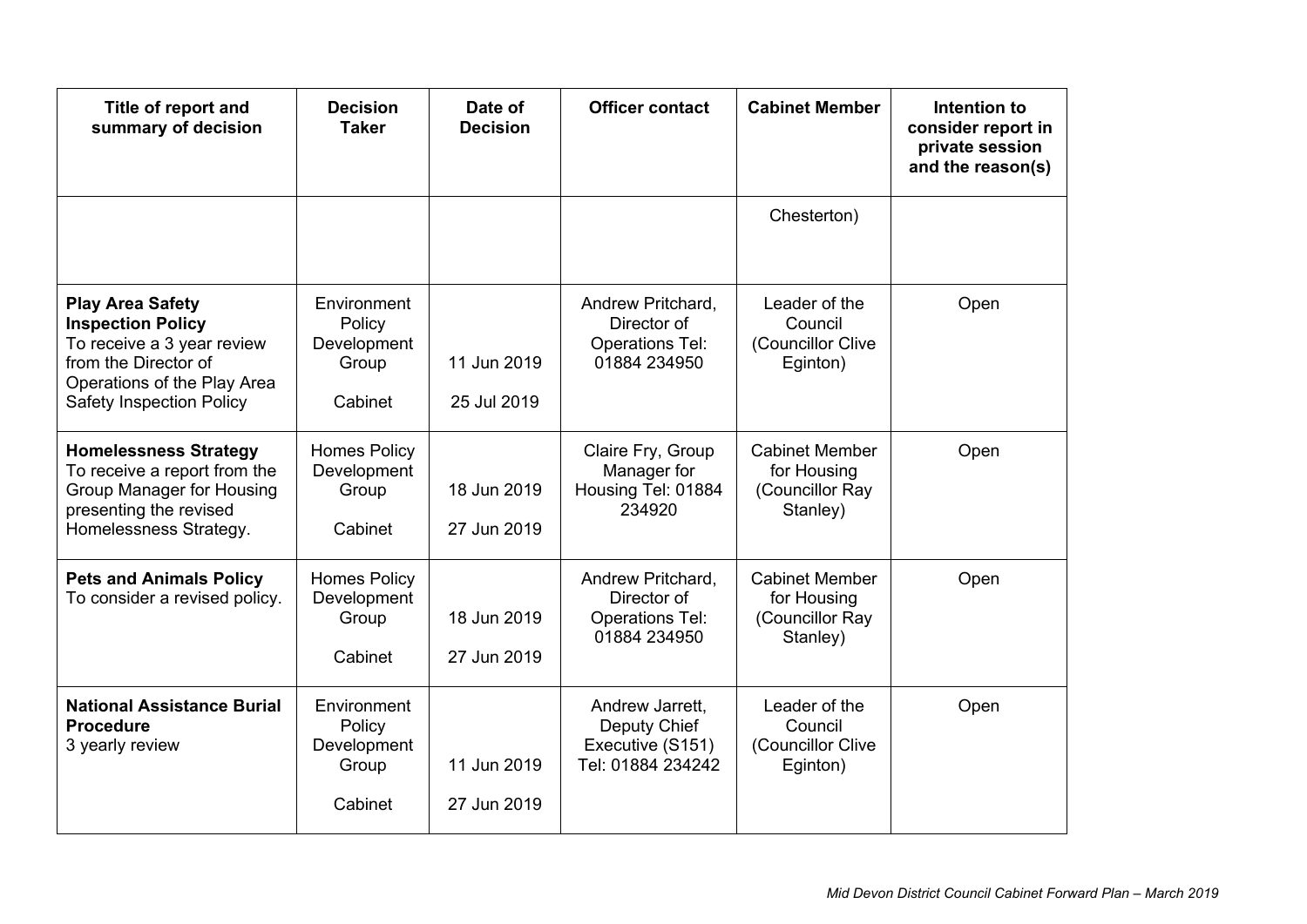| Title of report and<br>summary of decision                                                                                  | <b>Decision</b><br><b>Taker</b>                        | Date of<br><b>Decision</b> | <b>Officer contact</b>                                                     | <b>Cabinet Member</b>                                               | Intention to<br>consider report in<br>private session<br>and the reason(s) |
|-----------------------------------------------------------------------------------------------------------------------------|--------------------------------------------------------|----------------------------|----------------------------------------------------------------------------|---------------------------------------------------------------------|----------------------------------------------------------------------------|
| <b>Housing Revenue Account</b><br><b>Asset Management</b><br><b>Strategy</b><br>consider<br>To<br>revised<br>a<br>strategy. | <b>Homes Policy</b><br>Development<br>Group<br>Cabinet | 18 Jun 2019<br>27 Jun 2019 | Andrew Pritchard,<br>Director of<br><b>Operations Tel:</b><br>01884 234950 | <b>Cabinet Member</b><br>for Housing<br>(Councillor Ray<br>Stanley) | Open                                                                       |
| <b>Hoarding Policy</b><br>To consider a revised policy.                                                                     | <b>Homes Policy</b><br>Development<br>Group<br>Cabinet | 18 Jun 2019<br>27 Jun 2019 | Andrew Pritchard,<br>Director of<br><b>Operations Tel:</b><br>01884 234950 | <b>Cabinet Member</b><br>for Housing<br>(Councillor Ray<br>Stanley) | Open                                                                       |
| <b>Harassment Policy</b><br>To consider a revised policy.                                                                   | <b>Homes Policy</b><br>Development<br>Group<br>Cabinet | 18 Jun 2019<br>27 Jun 2019 | Andrew Pritchard,<br>Director of<br><b>Operations Tel:</b><br>01884 234950 | <b>Cabinet Member</b><br>for Housing<br>(Councillor Ray<br>Stanley) | Open                                                                       |
| <b>Domestic Abuse Policy</b><br>To consider a revised policy.                                                               | <b>Homes Policy</b><br>Development<br>Group<br>Cabinet | 18 Jun 2019<br>27 Jun 2019 | Andrew Pritchard,<br>Director of<br><b>Operations Tel:</b><br>01884 234950 | <b>Cabinet Member</b><br>for Housing<br>(Councillor Ray<br>Stanley) | Open                                                                       |
| <b>Allocations Policy and</b><br><b>Procedures</b>                                                                          | <b>Homes Policy</b><br>Development<br>Group<br>Cabinet | 18 Jun 2019<br>27 Jun 2019 | Andrew Pritchard,<br>Director of<br><b>Operations Tel:</b><br>01884 234950 | <b>Cabinet Member</b><br>for Housing<br>(Councillor Ray<br>Stanley) | Open                                                                       |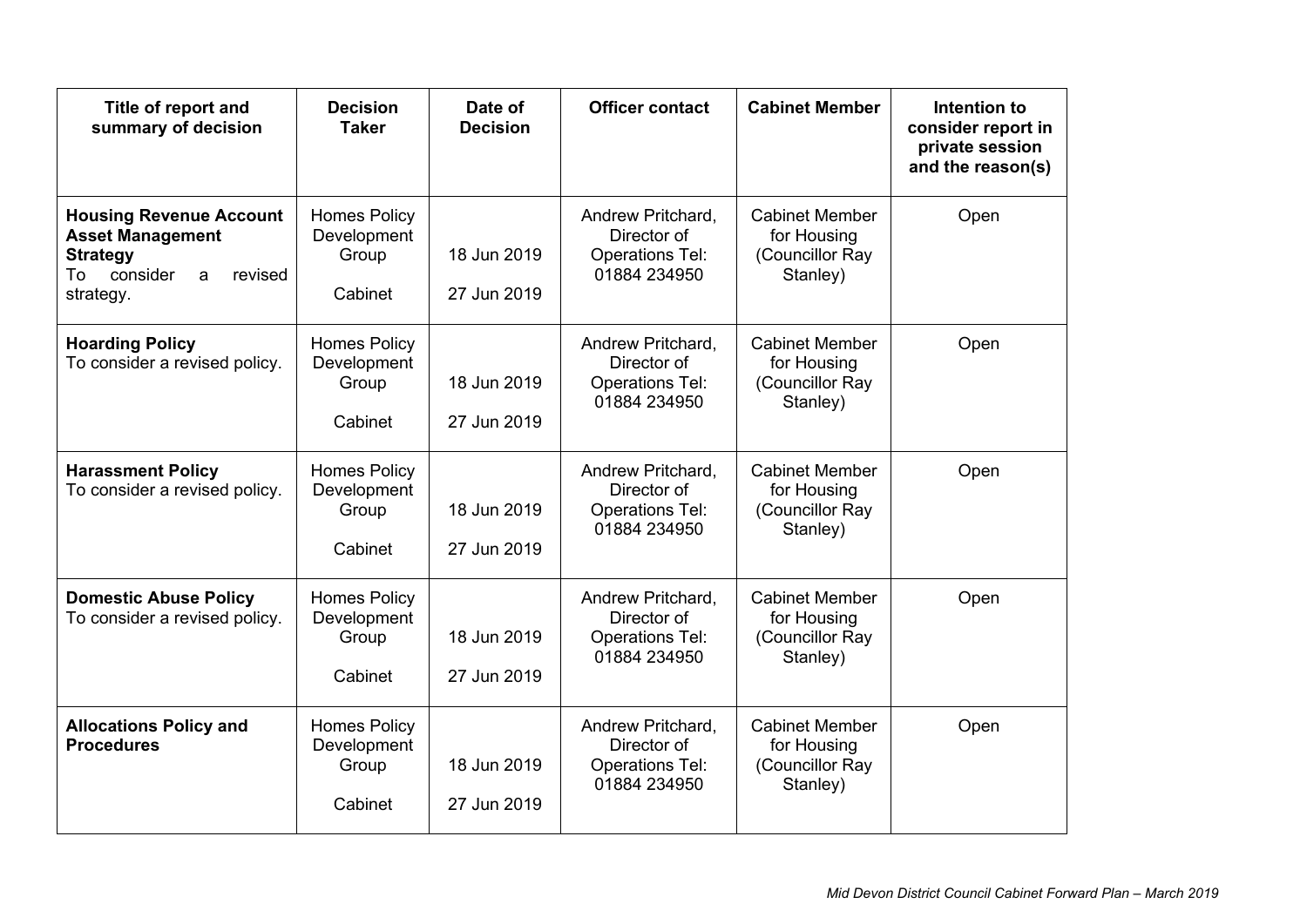| Title of report and<br>summary of decision                                                                                                                       | <b>Decision</b><br><b>Taker</b>                        | Date of<br><b>Decision</b> | <b>Officer contact</b>                                                                                         | <b>Cabinet Member</b>                                                                                          | Intention to<br>consider report in<br>private session<br>and the reason(s) |
|------------------------------------------------------------------------------------------------------------------------------------------------------------------|--------------------------------------------------------|----------------------------|----------------------------------------------------------------------------------------------------------------|----------------------------------------------------------------------------------------------------------------|----------------------------------------------------------------------------|
| <b>Tenancy Strategy</b>                                                                                                                                          | <b>Homes Policy</b><br>Development<br>Group<br>Cabinet | 18 Jun 2019<br>27 Jun 2019 | Andrew Pritchard,<br>Director of<br><b>Operations Tel:</b><br>01884 234950                                     | <b>Cabinet Member</b><br>for Housing<br>(Councillor Ray<br>Stanley)                                            | Open                                                                       |
| <b>Data Protection Policy</b><br>To consider the policy as<br>part of an annual review                                                                           | Cabinet                                                | 27 Jun 2019                | Catherine Yandle,<br>Group Manager for<br>Performance,<br>Governance and<br>Data Security Tel:<br>01884 234975 | Leader of the<br>Council<br>(Councillor Clive<br>Eginton)                                                      | Open                                                                       |
| <b>Freedom of Information</b><br><b>Policy</b><br>To consider the policy as<br>part of an annual review                                                          | Cabinet                                                | 27 Jun 2019                | Catherine Yandle,<br>Group Manager for<br>Performance,<br>Governance and<br>Data Security Tel:<br>01884 234975 | Leader of the<br>Council<br>(Councillor Clive<br>Eginton)                                                      | Open                                                                       |
| <b>Design Supplementary</b><br><b>Planning Document - post</b><br>consultation<br>To consider the<br><b>Supplementary Planning</b><br>Document post consultation | Cabinet                                                | 25 Jul 2019                | Jenny Clifford, Head<br>of Planning,<br>Economy and<br><b>Regeneration Tel:</b><br>01884 234346                | <b>Cabinet Member</b><br>for Planning and<br>Economic<br>Regeneration<br>(Councillor<br>Richard<br>Chesterton) | Open                                                                       |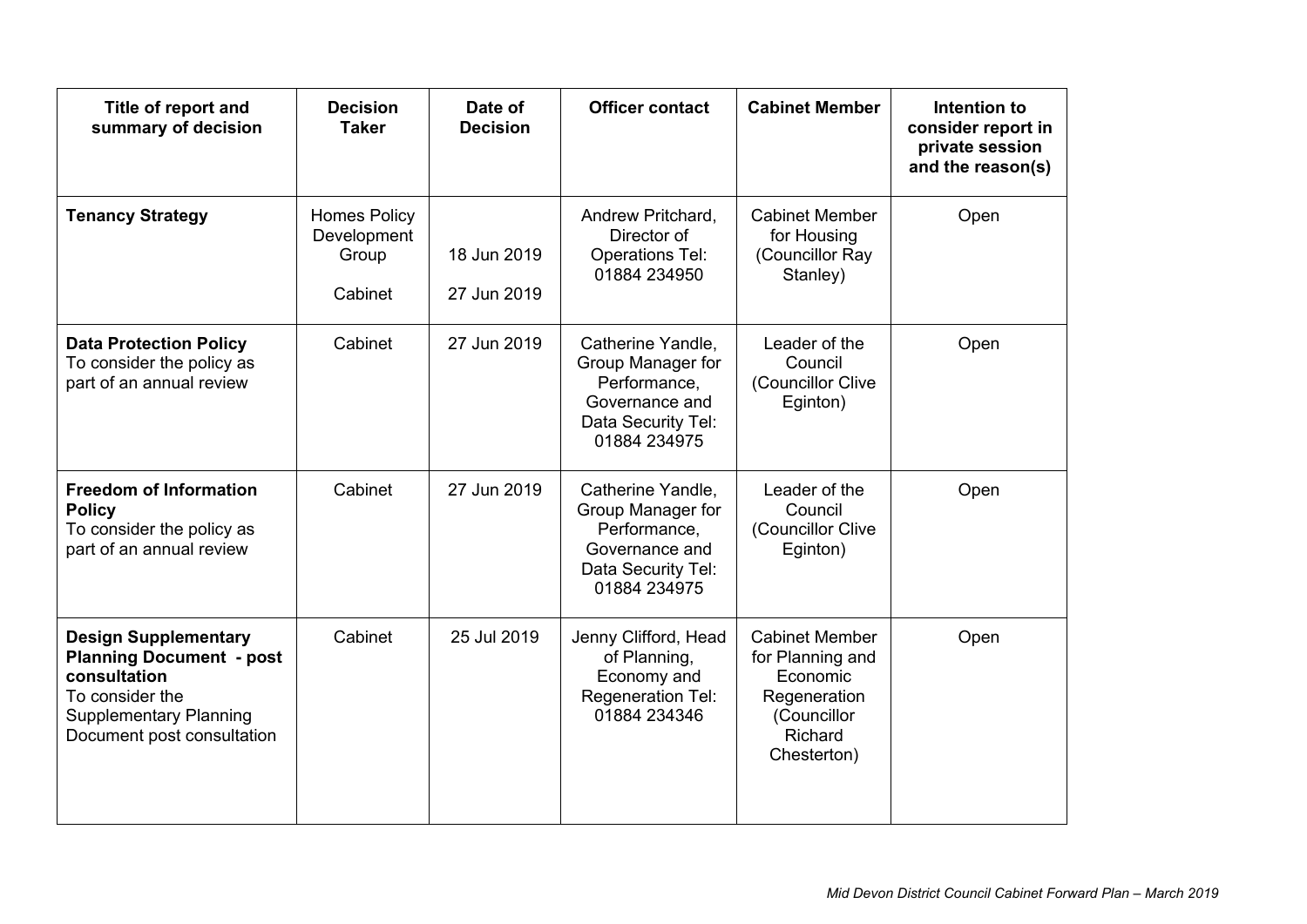| Title of report and<br>summary of decision                                                                                               | <b>Decision</b><br><b>Taker</b>                        | Date of<br><b>Decision</b> | <b>Officer contact</b>                                                                   | <b>Cabinet Member</b>                                                                                          | Intention to<br>consider report in<br>private session<br>and the reason(s) |
|------------------------------------------------------------------------------------------------------------------------------------------|--------------------------------------------------------|----------------------------|------------------------------------------------------------------------------------------|----------------------------------------------------------------------------------------------------------------|----------------------------------------------------------------------------|
| <b>Income Management</b><br><b>Policy</b><br>To consider a revised policy.                                                               | <b>Homes Policy</b><br>Development<br>Group<br>Cabinet | 13 Aug 2019<br>22 Aug 2019 | Andrew Pritchard,<br>Director of<br><b>Operations Tel:</b><br>01884 234950               | <b>Cabinet Member</b><br>for Housing<br>(Councillor Ray<br>Stanley)                                            | Open                                                                       |
| <b>Tenancy Policy</b><br>To consider a revised policy.                                                                                   | <b>Homes Policy</b><br>Development<br>Group<br>Cabinet | 13 Aug 2019<br>22 Aug 2019 | Andrew Pritchard,<br>Director of<br><b>Operations Tel:</b><br>01884 234950               | <b>Cabinet Member</b><br>for Housing<br>(Councillor Ray<br>Stanley)                                            | Open                                                                       |
| <b>Design Supplementary</b><br><b>Planning Document for</b><br>adoption<br>To consider the SPD<br>following consultation for<br>adoption | Cabinet                                                | 22 Aug 2019                | Jenny Clifford, Head<br>of Planning,<br>Economy and<br>Regeneration Tel:<br>01884 234346 | <b>Cabinet Member</b><br>for Planning and<br>Economic<br>Regeneration<br>(Councillor<br>Richard<br>Chesterton) | Open                                                                       |
| <b>Compensation Policy</b><br>To consider a revised policy.                                                                              | <b>Homes Policy</b><br>Development<br>Group<br>Cabinet | 1 Oct 2019<br>23 Oct 2019  | Andrew Pritchard,<br>Director of<br><b>Operations Tel:</b><br>01884 234950               | <b>Cabinet Member</b><br>for Housing<br>(Councillor Ray<br>Stanley)                                            | Open                                                                       |
| <b>Community Safety</b><br><b>Partnership</b><br>Outlining the Council's<br><b>Community Safety Action</b>                               | Community<br>Policy<br>Development<br>Group            | 8 Oct 2019                 | Simon Newcombe,<br>Group Manager for<br>Public Health and<br><b>Regulatory Services</b>  | <b>Cabinet Member</b><br>for Community<br><b>Well Being</b><br>(Councillor Colin                               | Open                                                                       |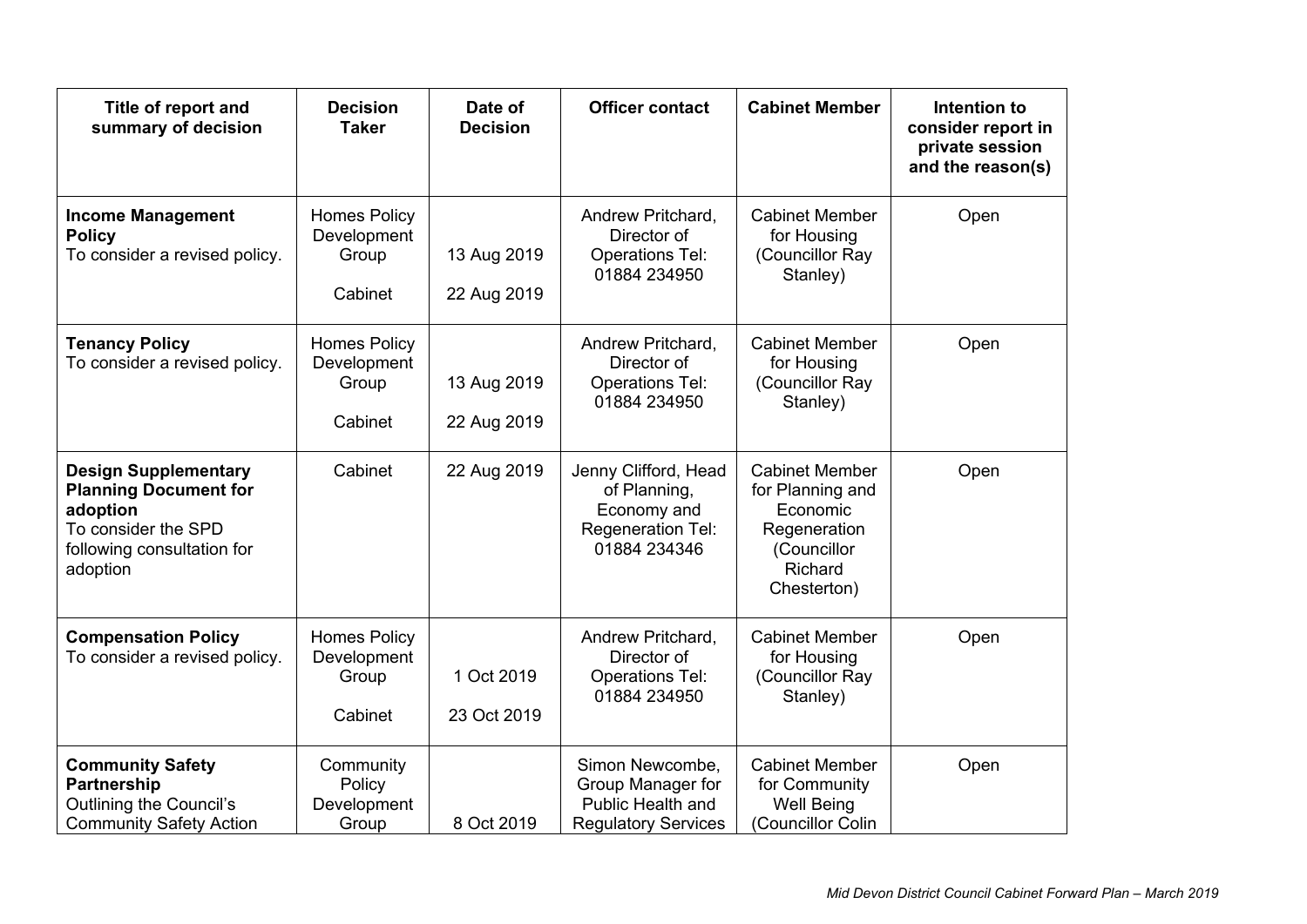| Title of report and<br>summary of decision                                                             | <b>Decision</b><br><b>Taker</b>                        | Date of<br><b>Decision</b> | <b>Officer contact</b>                                                     | <b>Cabinet Member</b>                                                                                           | Intention to<br>consider report in<br>private session<br>and the reason(s) |
|--------------------------------------------------------------------------------------------------------|--------------------------------------------------------|----------------------------|----------------------------------------------------------------------------|-----------------------------------------------------------------------------------------------------------------|----------------------------------------------------------------------------|
| Plan, and to seek Members<br>recommendation to<br>acknowledge and accept the<br>priorities action plan | Cabinet                                                | 17 Oct 2019                | Tel: 01884 244615                                                          | Slade)                                                                                                          |                                                                            |
| <b>Cleaning Contractors</b><br>To approve the outcome of<br>the procurement exercise.                  | Cabinet                                                | 17 Oct 2019                | Andrew Jarrett,<br>Deputy Chief<br>Executive (S151)<br>Tel: 01884 234242   | Cabinet for the<br>Working<br>Environment and<br><b>Support Services</b><br>(Councillor<br>Margaret<br>Squires) | Open                                                                       |
| <b>Improvements to Council</b><br><b>Property Policy</b><br>To consider a revised policy.              | <b>Homes Policy</b><br>Development<br>Group<br>Cabinet | 3 Dec 2019<br>19 Dec 2019  | Andrew Pritchard,<br>Director of<br><b>Operations Tel:</b><br>01884 234950 | <b>Cabinet Member</b><br>for Housing<br>(Councillor Ray<br>Stanley)                                             | Open                                                                       |
| <b>ASB Policy and</b><br><b>Procedures</b>                                                             | <b>Homes Policy</b><br>Development<br>Group<br>Cabinet | 3 Dec 2019<br>19 Dec 2019  | Andrew Pritchard,<br>Director of<br><b>Operations Tel:</b><br>01884 234950 | <b>Cabinet Member</b><br>for Housing<br>(Councillor Ray<br>Stanley)                                             | Open                                                                       |
| <b>Leasehold Management</b><br><b>Policy</b>                                                           | <b>Homes Policy</b><br>Development<br>Group            | 3 Dec 2019                 | Andrew Pritchard,<br>Director of<br><b>Operations Tel:</b>                 | <b>Cabinet Member</b><br>for Housing<br>(Councillor Ray                                                         | Open                                                                       |